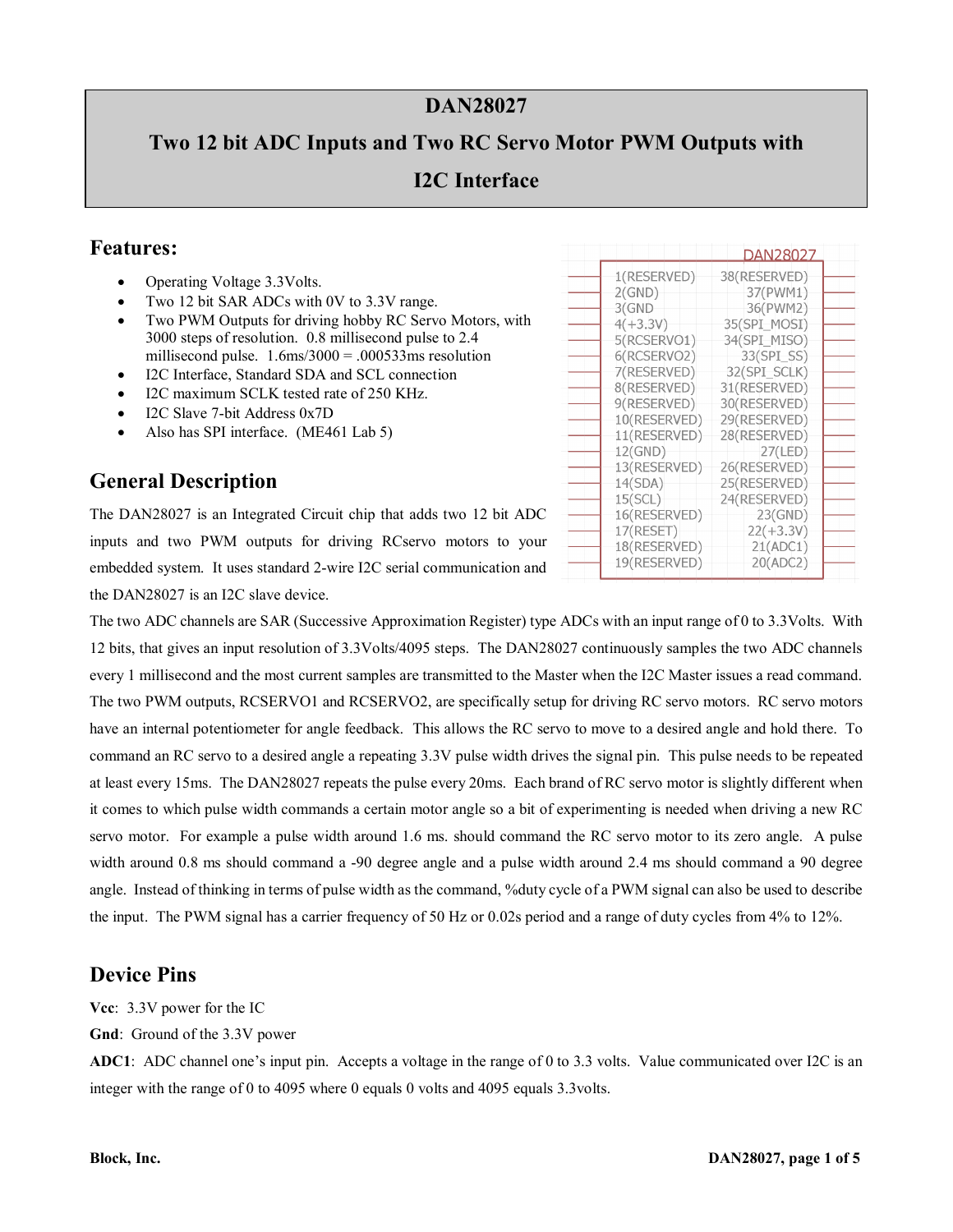**ADC2**: ADC channel two's input pin. Accepts a voltage in the range of 0 to 3.3 volts. Value communicated over I2C is an integer with the range of 0 to 4095 where 0 equals 0 volts and 4095 equals 3.3volts.

**RCSERVO1**: RC servo motor command output one. RC servos are driven by pulse widths in the range of 0.8 ms to 2.4 ms. These pulses are repeated every 20 ms. So you can also think of this as a PWM signal with carrier frequency 50Hz and duty cycles ranging from 4% to 12%. The value communicated over I2C is a an integer with the range of 1500 to 4500 where 1500 equals 4% and 4500 equals 12% duty cycle. 4% duty cycle approximately commands an angle of -90 degrees. 8% approximately commands an angle of 0 degrees. 12% approximately commands an angle of 90 degrees. If the DAN28027 receives a value less than 1500, the value of 1500 or 4% duty cycle is commanded. If the DAN28027 receives a value greater than 4500, the value of 4500 or 12% duty cycle is commanded.

**RCSERVO2**: RC servo motor command output two. RC servos are driven by pulse widths in the range of 0.8 ms to 2.4 ms. These pulses are repeated every 20 ms. So you can also think of this as a PWM signal with carrier frequency 50Hz and duty cycles ranging from 4% to 12%. The value communicated over I2C is a an integer with the range of 1500 to 4500 where 1500 equals 4% and 4500 equals 12% duty cycle. 4% duty cycle approximately commands an angle of -90 degrees. 8% approximately commands an angle of 0 degrees. 12% approximately commands an angle of 90 degrees. If the DAN28027 receives a value less than 1500, the value of 1500 or 4% duty cycle is commanded. If the DAN28027 receives a value greater than 4500, the value of 4500 or 12% duty cycle is commanded.

**SDA**: I2C Data Line. First, the address of the desired chip to communicate with is sent on this data line. Then, either data is sent from the I2C Master to the I2C Slave (Master Wright) or sent from the I2C Slave to the I2C Master. (Slave Wright). The SDA line is held at 3.3V buy a pull up resistor when no serial transfer is occurring.

**SCL**: I2C Clock line. This pin/clock is always controlled by the master. The I2C slave simply monitors the SCL line. The I2C slave does not have any control over this clock line. The SCL line is held at 3.3V buy a pull up resistor when no serial transfer is occurring.

LED: Is the DAN28027 running status. This is a useful pin that indicates if the DAN28027 is operating. This pin is also wired to the LED on the DAN28027 board. When powered, the DAN28027 will blink on and off this LED.

**Reset Button:** This is the pushbutton on the DAN28027 board, used to reset the program running on the DAN28027 back to the beginning of its code. This is a nice feature when debugging the I2C Master's code. Whenever the I2C Master code is restarted, the DAN28027 should be reset by pressing this button, in order that the I2C communication is in sync.

**PWM1:** See DAN28027 SPI Datasheet.

**PWM2:** See DAN28027 SPI Datasheet.

SPI\_SS: See DAN28027 SPI Datasheet.

**SPI\_MOSI:** See DAN28027 SPI Datasheet.

**SPI\_MISO:** See DAN28027 SPI Datasheet.

SPI\_SCLK: See DAN28027 SPI Datasheet.

**RESERVED**: Reserved for future use in new releases of the DAN28027.

#### **Registers in the DAN28027**

| Block. Inc. |                                                    | DAN28027, page 2 of 5 |
|-------------|----------------------------------------------------|-----------------------|
| ADC1MSB:    | Register Address 1                                 |                       |
|             | Least Significant byte of ADC1's value (Read Only) |                       |
| ADCILSB:    | Register Address 0                                 |                       |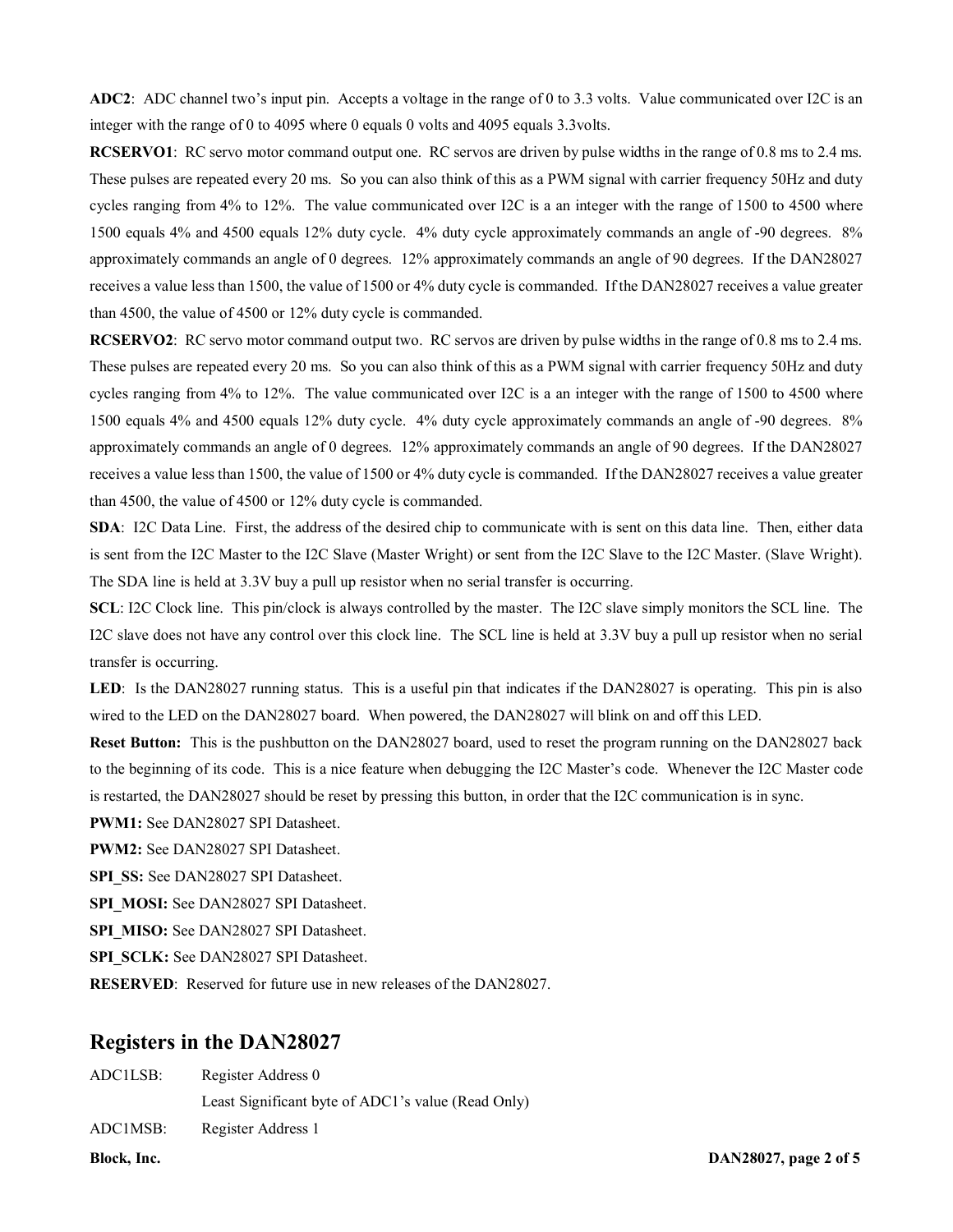|          | Most Significant byte of ADC1's value (Read Only)  |
|----------|----------------------------------------------------|
| ADC2LSB: | Register Address 2                                 |
|          | Least Significant byte of ADC2's value (Read Only) |
| ADC2MSB  | Register Address 3                                 |
|          | Most Significant byte of ADC2's value (Read Only)  |
|          | RCSERVO1LSB: Register Address 4                    |
|          | Least Significant byte of RCSERVO1's value         |
|          | RCSERVO1MSB: Register Address 5                    |
|          | Most Significant byte of RCSERVO1's value          |
|          | RCSERVO2LSB: Register Address 6                    |
|          | Least Significant byte of RCSERVO2's value         |
|          | RCSERVO2MSB: Register Address 7                    |
|          |                                                    |

Most Significant byte of RCSERVO2's value

#### **Timing Diagrams / Communication Flow**

Below you find the communication protocol using the I2C interface for the DAN28027. Note that the 4 byte write and the 4 byte read of the DAN28027 are currently the only well tested communication sequence for I2C and the DAN28027 chip. Reading/writing just one byte or two bytes at a time should also work but may need some debugging. I am leaving this work for part of a final project at the end of the semester if you are interested in learning more about the I2C serial port.

For this reason I am only documenting the 4 byte read starting at register address 0 and the 4 byte write starting at register address 4. These are the only two communication schemes I would like you to implement for this project.

#### **I2C Interface Protocol: Write PWM Command to RCServo1 & RCServo2**



To write new RCServo commands to the DAN28027 follow the above timing graph along with the below procedure. Each time the I2C master (your code) needs to write new RCSERVO values to the DAN28027: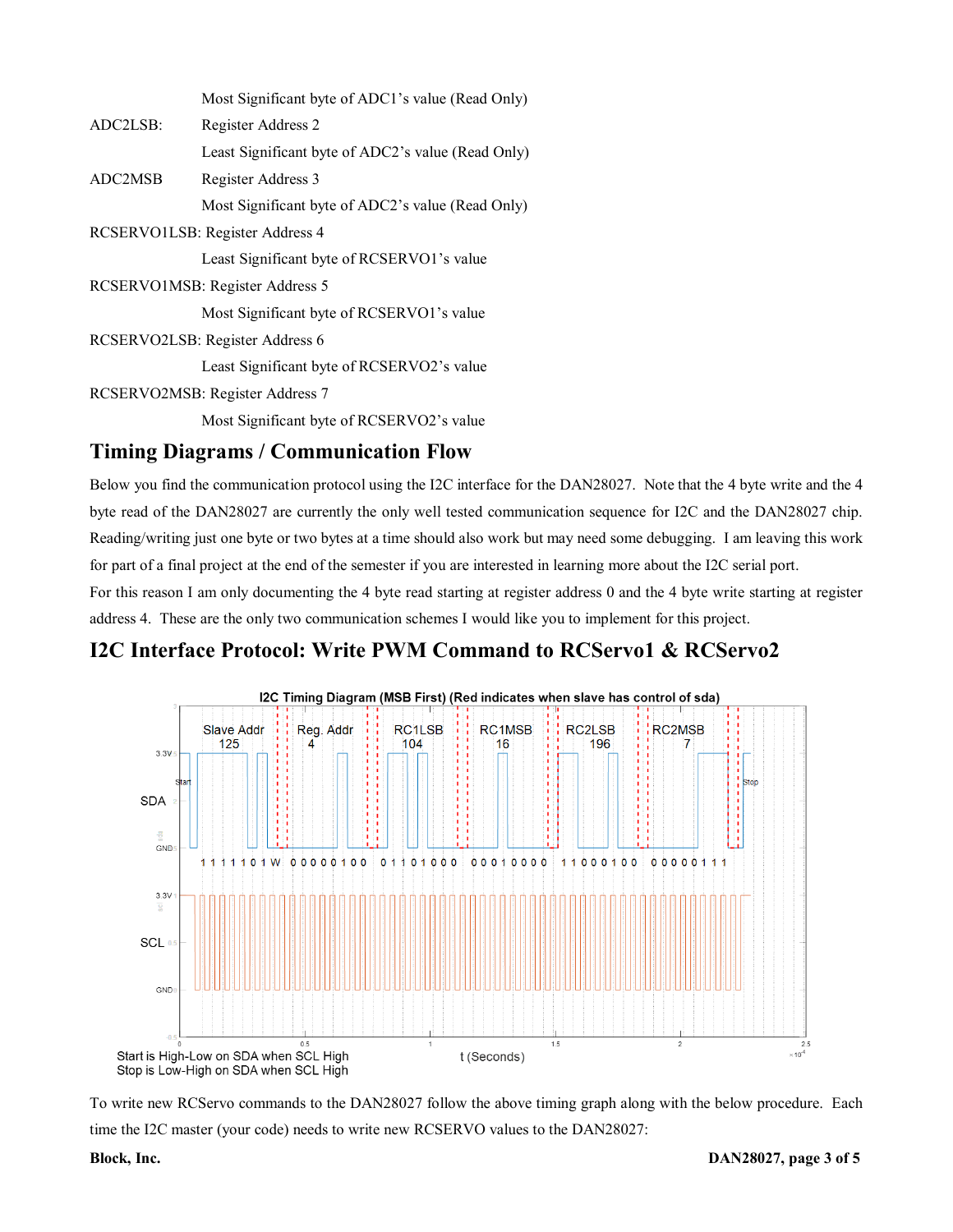- 1. Since the RCServo commands are a value between 1500 and 4500 a 16 bit integer is needed to store these values inside the DAN28027 chip. The largest bit size for one transfer with the I2C serial port is 8 bits. This is why the DAN28027 is requesting a RCservo1 LSB (Least Significant Byte) and RCServo1 MSB (Most Significant Byte) and the same for RCServo2. So as a first step, take the RCServo1 and RCServo2 command and divide them into their LSB and MSB. Probably smart to create variables like rc1lsb, rc1msb, etc.
- 2. Check if the BB (busy) bit in the I2CSTR is set. If it is set the I2C peripheral is busy. Loop, waiting of the port to not be busy.
- 3. Loop, waiting for the XRDY bit in I2CSTR to become 1 (Transmit Ready).
- 4. Set Slave Address to 0x7D
- 5. Setup to send 5 bytes, where Byte1: Register Address = 4, Byte2: RC1LSB, Byte3: RC1MSB, Byte4: RC2LSB, Byte5: RC2MSB.
- 6. Send Register Address to I2CDXR.
- 7. Set I2CMDR to issue a Start condition, be in the transmit mode and when all 5 bytes sent issue a Stop condition.
- 8. Loop, waiting for XRDY bit in I2CSTR to become 1 (Transmit Ready).
- 9. Send RC1LSB to I2CDXR
- 10. Loop, waiting for XRDY bit in I2CSTR to become 1 (Transmit Ready).
- 11. Send RC1MSB to I2CDXR
- 12. Loop, waiting for XRDY bit in I2CSTR to become 1 (Transmit Ready).
- 13. Send RC2LSB to I2CDXR
- 14. Loop, waiting for XRDY bit in I2CSTR to become 1 (Transmit Ready).
- 15. Send RC2MSB to I2CDXR

#### **I2C Interface Protocol: Read 12bit Conversion from ADC1 & ADC2**



I2C Timing Diagram (MSB First) (Red indicates when slave has control of sda)